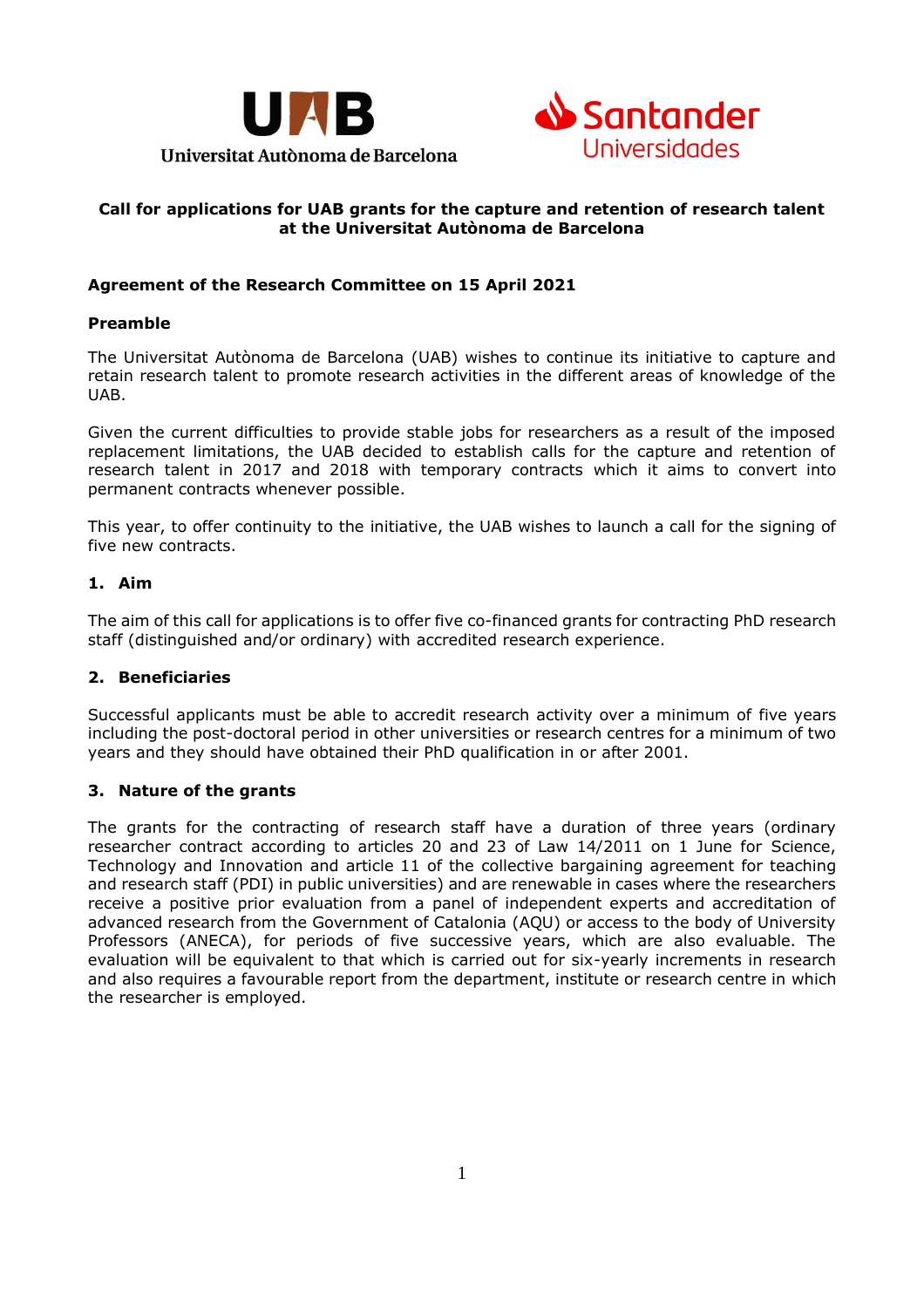



# **4. Amount and payments**

The total amount of each grant in €25,421 per year. This amount represents 50% of the total cost of the contract, which is  $\epsilon$ 50,842,50. The remaining 50% will be provided by the beneficiary through their research projects or contracts, or the research group they belong to. This amount will be reviewed annually in accordance with the possible applicable increases.

The total amount will be paid annually in 14 payments.

## **5. Rights of contracted research staff**

- 1. Receive the corresponding amount in the form established in section 4 of this call for applications.
- 2. Obtain the necessary collaboration and support from the university to be able to carry out the research tasks.
- 3. Enjoy the corresponding intellectual and industrial property rights derived from the research activity in accordance with the legislation and regulations in force.
- 4. Use the services offered by the university and take part in the activities in accordance with the internal rules of the UAB, including the option of applying for other calls for applications at the UAB.
- 5. Enjoy the same rights and social benefits as the academic staff of the UAB.

Acceptance of the grant implies the participation of the grant holder in teaching tasks of up to 80 hours per academic year and their acceptance in one of the departments, institutes or research centres of the UAB.

## **6. Responsibilities of contracted research staff**

- 1. Ensure the provision of the co-financing as established in section 4 of the call for applications.
- 2. Comply with the internal regulations for contracting and regulations of the Universitat Autònoma de Barcelona.
- 3. State their affiliation to the Universitat Autònoma de Barcelona in all publicity and publications, following the recommendations set out in Annexe 1. Failure to do so will result in the cancellation of the grant.
- 4. Give credit to the UAB-Banco de Santander Talent Programme by mentioning it in the acknowledgements section.
- 5. Include all articles published during the grant period in the DDD of the UAB.
- 6. Present a report of the activity carried during the three-year grant period. This information will be used as documentation for the evaluation.

## **7. Responsibilities of the Universitat Autònoma de Barcelona**

- 1. Draw up an employment contract in accordance with the legislation in force.
- 2. Offer the necessary support to the contracted researcher and make available the necessary means and equipment for them to carry out their research activity and ensure that they have the same rights and conditions as the other staff of the same or a similar category.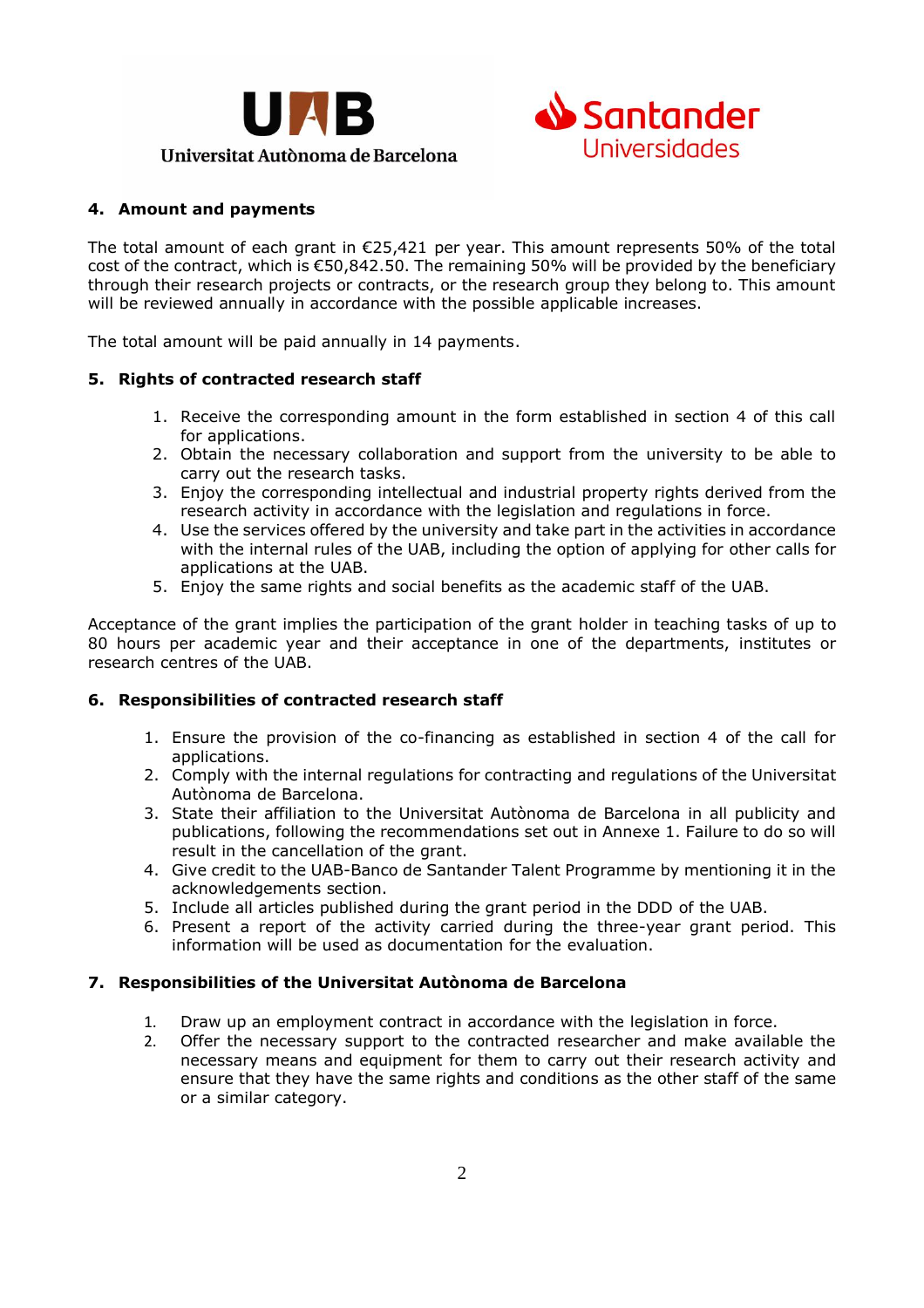



# Universitat Autònoma de Barcelona

3. Oversee compliance with the rules on incompatibility.

The award of the grant and the signing of the contract do not imply any commitment on the part of the UAB to incorporate the grant holder in the teaching and research staff.

## **8. Rules on incompatibility**

- 1. The status of contracted research staff on this programme is incompatible with contractual or statutory relations that do not permit exclusivity to research activity. In the case of any unforeseen incompatibility the UAB will cancel the contract of distinguished and/or ordinary researcher. In exceptional circumstances there may special situations of contractual compatibility that will be taken into account.
- 2. Contracted researchers may receive additional income from R&D projects and contracts signed in application of article 83 of Organic Law 6/2001 and Law 14/2011 on Science, Technology and Innovation, as well as complementary grants from the European Commission to promote the training and mobility of researchers, as long as these grants do not involve the signing of employment contracts.

## **9. Deadlines for presentation of application**

The period for presenting applications and the required documentation is from 2 May to 14 June 2021.

Applications should be made using the UAB [Research Virtual Office.](https://www.uab.cat/web/research/itineraries/tools-resources-for-scientific-research/uab-research-virtual-office-1345797994747.html)

Please attach the following documents with your application:

- 1. **[Curriculum](http://www.aqu.cat/doc/doc_16006124_1.doc) vitae.** The CV must include a section of no more than one page containing the academic career of the applicant, along with their ten most important academic contributions. Section B (publications), C (artistic work and architectural projects) and D (patents and models of use) on the CV must include details identifying the merits indicated. If this information is not included the merits will not be considered in the evaluation.
- 2. **Accepted publications**. Only publications that are accepted but pending publication together with the accreditive documentation from the publisher should be attached in a single file.
- 3. **References** (online). Up to three references may be requested from academics of recognised status related to the applicant's completed research activity.
- 4. A **resource plan** with possible sources of financing to guarantee that the co-financing required by the contract is fulfilled.
- 5. A document outlining the **lines of research** and objective to be carried out over the three-year contract period (maximum 3 pages).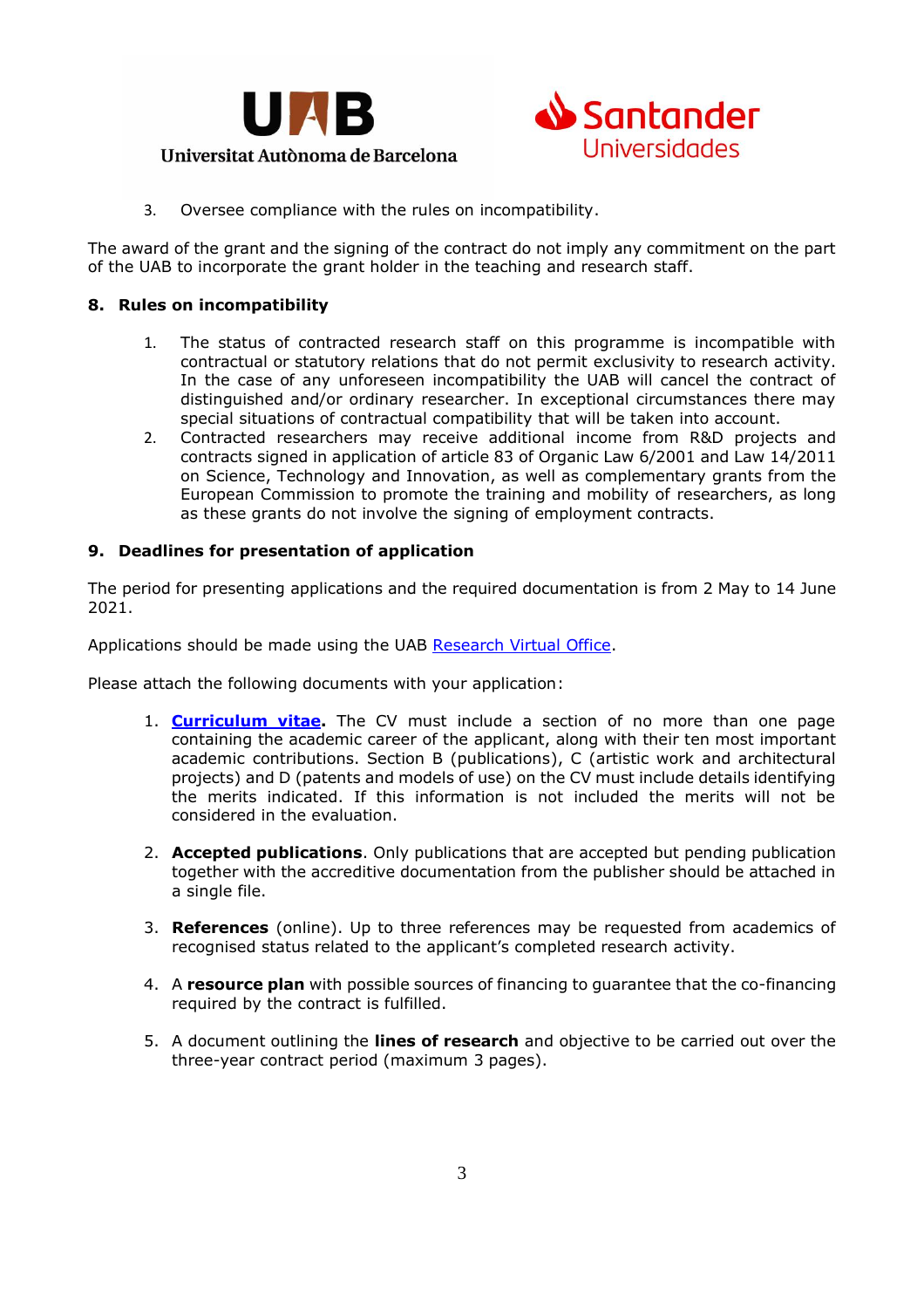



6. An **[acceptance document](https://www.uab.cat/doc/Talent-acceptacio-direccio)** from the department, institute, or research centre of the UAB.

## **10. Selection and evaluation criteria**

Applications will be evaluated in accordance with the following criteria:

1. Quality of academic production in the last ten years with articles and high impact publications, international projection and participation in research projects on a national and international level, and participation in transfer activities. This period may be extended to eleven years if the applicant can justify a period of maternity or paternity leave or has had care of dependents (children under six years old, people with physical, mental or sensory disabilities or dependents over the age of sixty-five). In the case of more than one maternity or paternity leave the period will be extended for each leave period.

## **This section counts for 60% of the total evaluation**.

2. Direction of research lines or being or having recently been the PI in research projects or transfer projects. Adaptation of research lines presented to the strategy of the Horizon Europe objectives.

#### **This section counts for 35% of the total evaluation**.

3. Accreditation of research by recognised organisations. Recognition of advanced research will count for the maximum score in this section. Other types of accreditation will count for less.

## **This section counts for 5% of the total evaluation**.

The evaluation of the above sections will be carried out taking into account the different academic fields of the applicants.

Candidates are selected by a panel nominated by the Research Committee once the evaluations of the AGAUR have been received.

A shortlist is produced as a result of the evaluation for candidates with a minimum score of 7 out of 10.

## **11. Decision-making body**

The Research Committee of the Universitat Autònoma de Barcelona is the body that makes the decisions on applications received.

## **12. Results of the call for applications**

The maximum period in which to make decisions on the application is six months from the deadline for receipt of applications. After that date any applications that have not received an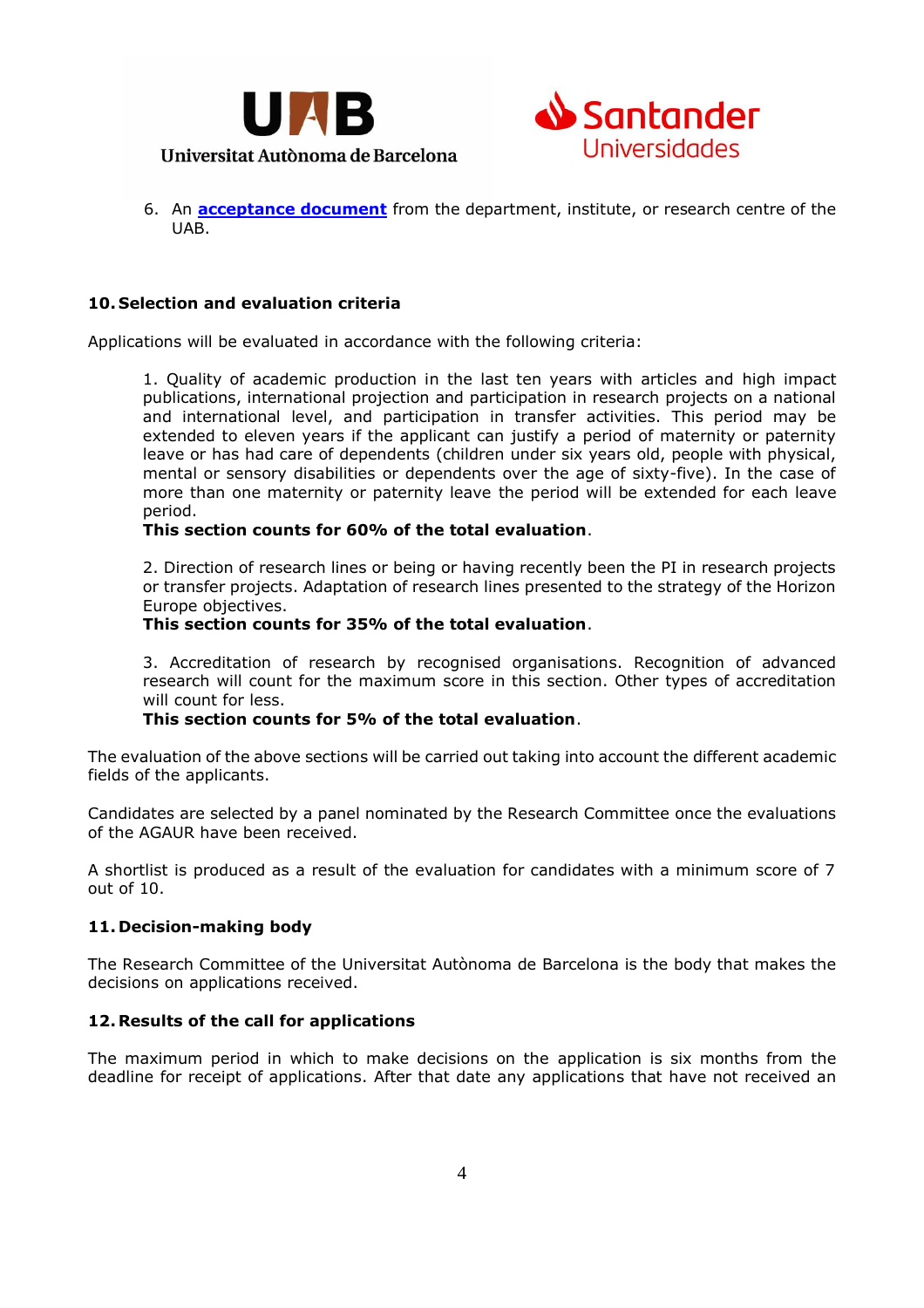



express outcome will be considered rejected. Notwithstanding, the date forecast for the results of this call for applications is December 2021.

# **13. Publication of the results**

The provisional results of this call for applications will be published and they may be modified after the deadline for appeals and a final decision. These results will be made public on the [Financial aids, grants and calls Portal,](https://www.uab.cat/web/research/itineraries/uab-research/research-grants-1345806499208.html) although applicants may also receive the information at the email given on their application form.

## **14. Appeals (results)**

Within a period of ten calendar days from the day after the list of provisional candidates is published, applicants may present the appeals that they consider opportune to the General Registry of the UAB, addressed to the Vice rector for Research and Transfer.

In response to the decisions taken on the appeals, applicants may file a second appeal to the Rector of the university within a period of one month.

Pursuant to the provisions of article 111 of Law 30/1992, 26 December, on the legal regime of public administrations and on common administrative procedure, the lodging of appeals against the agreements and resolutions of the competent authorities does not necessarily cause the suspension of the actions under dispute.

## **15. Acceptance**

Once the final list has been made public, selected candidates will receive an email notifying the award of the grant together with an acceptance document.

Grant beneficiaries must return the acceptance document within a period of ten calendar days from the date of the confirmation of the award along with the agreement of compliance with the general conditions of this call for applications, duly signed.

Failure to present the acceptance documents within the period specified above will result in the assumption that the grant has been declined.

## **16.Execution of the contract**

The contract will be executed during the thirty days after the final decision of the call. Successful applicants may be incorporated during the six months following the awarding of the grant.

## **17. Suspension of the contract**

Suspensions for reasons of birth and childcare, adoption or pre-adoption and fostering of children up to the age of six years will be for the period established by law for such cases.

In accordance with the legislation in force, the contract will be extended for the same period as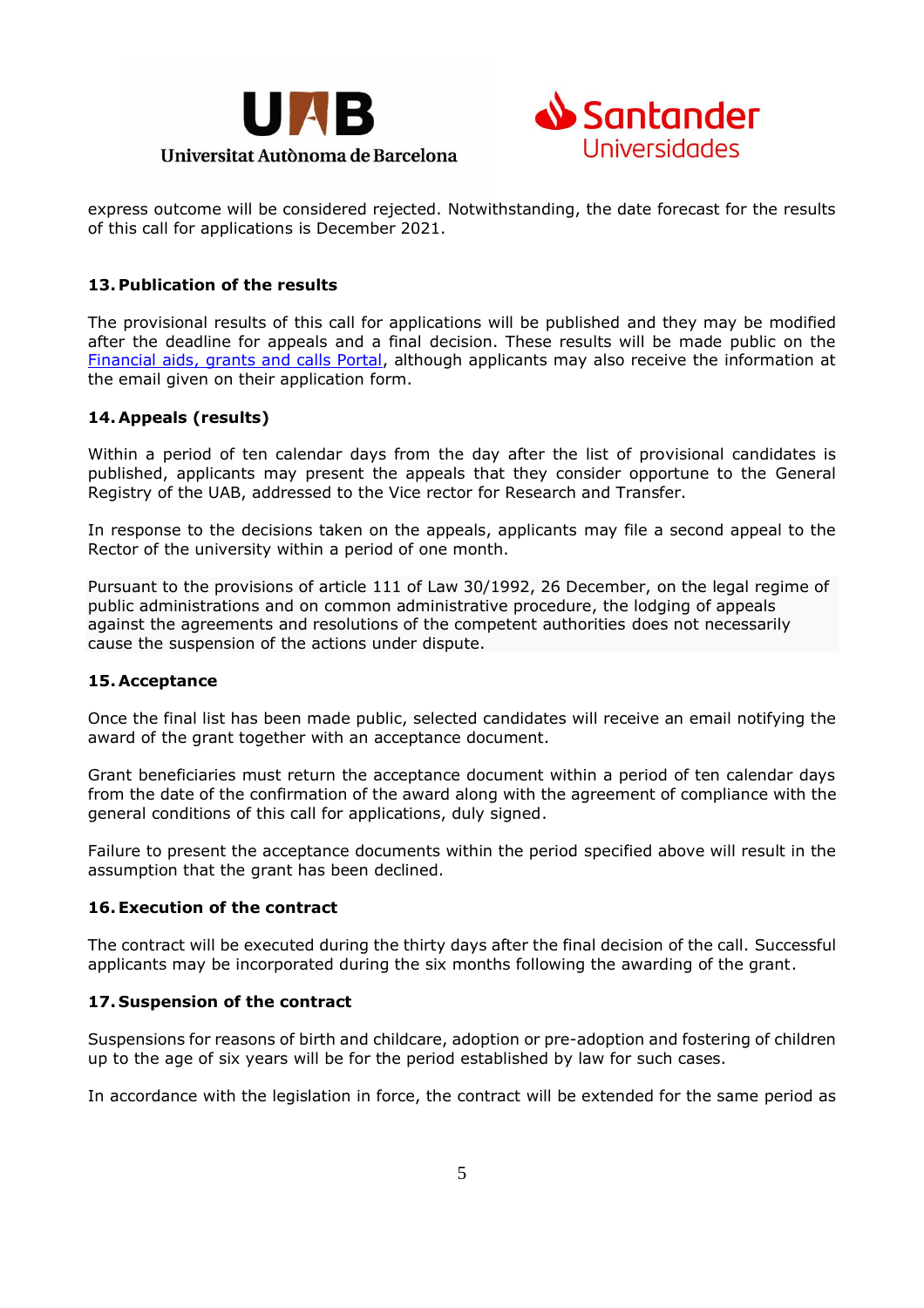



it was suspended for the reasons given above.

# **18.Termination of the contract**

Failure to comply with any of the obligations established in section 6 of this call for applications will result in the termination of the contract.

In accordance with the legislation in force the contract may also be cancelled by the UAB, with written communication of this fact with three months' notice, without prejudice to the possibility of termination of the contract by the contractee for reasonable causes. Total or partial failure to give notice will entitle the contractee to receive the salary corresponding to the period of notice not given.

Where the UAB cancels the contract, the contractee will have the right to severance pay corresponding to unfair dismissal in the Revised Text of the Law of the Worker's Statute, without prejudice to what may correspond to the contractee due to partial or total failure to serve notice.

# **19. Data protection**

Data provided by candidates will be included in a file owned by the Universitat Autònoma de Barcelona, for the purpose of managing the processing and awarding of the grants.

In accordance with the provisions of Organic Law 15/1999, 13 December, on the Protection of Personal Data, the interested persons may exercise their right, before the General Secretariat of the Universitat Autònoma de Barcelona, to access, rectify and cancel their data.

## **20. Amount allocated to this call for grant applications**

The total amount allocated for this call for grant applications in  $\epsilon$ 381,318.75 for the first threeyear period.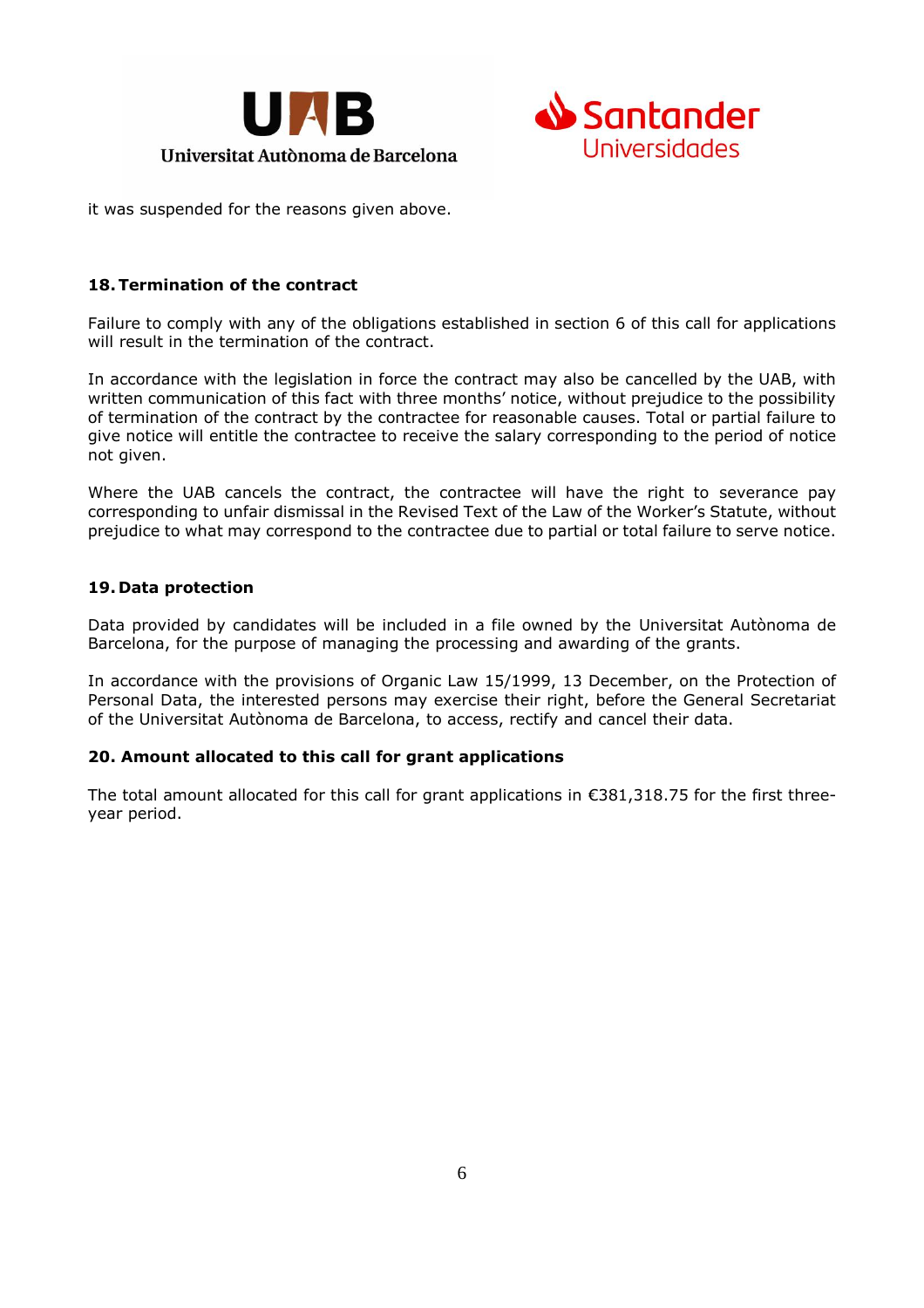



## **ANNEXE 1**

## **RECOMMENDATIONS FOR STANDARDIZED AUTHOR SIGNATURES AND AFFILIATION OF RESEARCHERS OF THE UNIVERSITAT AUTÒNOMA DE BARCELONA**

You can find the full information at this link (in Catalan): <https://ddd.uab.cat/record/224218> Authors must *always* include a reference to their affiliation to the Universitat Autònoma de Barcelona, independently of the type of publication or publicity.

The name *Universitat Autònoma de Barcelona* must appear without any other adjective and must appear followed either by a comma or a full stop.

There should be as many references beside the name of the author as the number of affiliations they have, to show that they are different centres.

The affiliation should appear in the following order: name of department, centre or institute (full name in the original language), institution on which it depends, postal address, town or city and country.

In the case of mixed centres that depend on different institutions, the name of each centre and the institutions on which they depend should be specified.

For researchers in hospital centres who are also university lecturers both institutions should be included.

Correct format:

- Use initials (*UAB*) to refer to affiliation to the Universitat Autònoma de Barcelona.
- Translate into other languages such as English. Search engines use the following search term for our university: "Univ Autonoma de Barcelona". That means the affiliation in Spanish is correct.

Also remember that aside from any recommendations, each journal has its own style guide and so the final draft depends on the instruction received by the author when presenting the article for publication. Independently of the journal's own rules affiliation to the Universitat Autònoma de Barcelona should be clearly mentioned.

Examples of correct references:

XXXXXXX 1,3 and YYYYYYY 2,3

1 Department of Pathology and 2 Fetal Medicine Unit, Department of Obstetrics and Gynaecology, Hospital Universitari Vall d'Hebron, Barcelona, Spain 3 **Universitat Autònoma de Barcelona**, 08193 Bellaterra, Spain